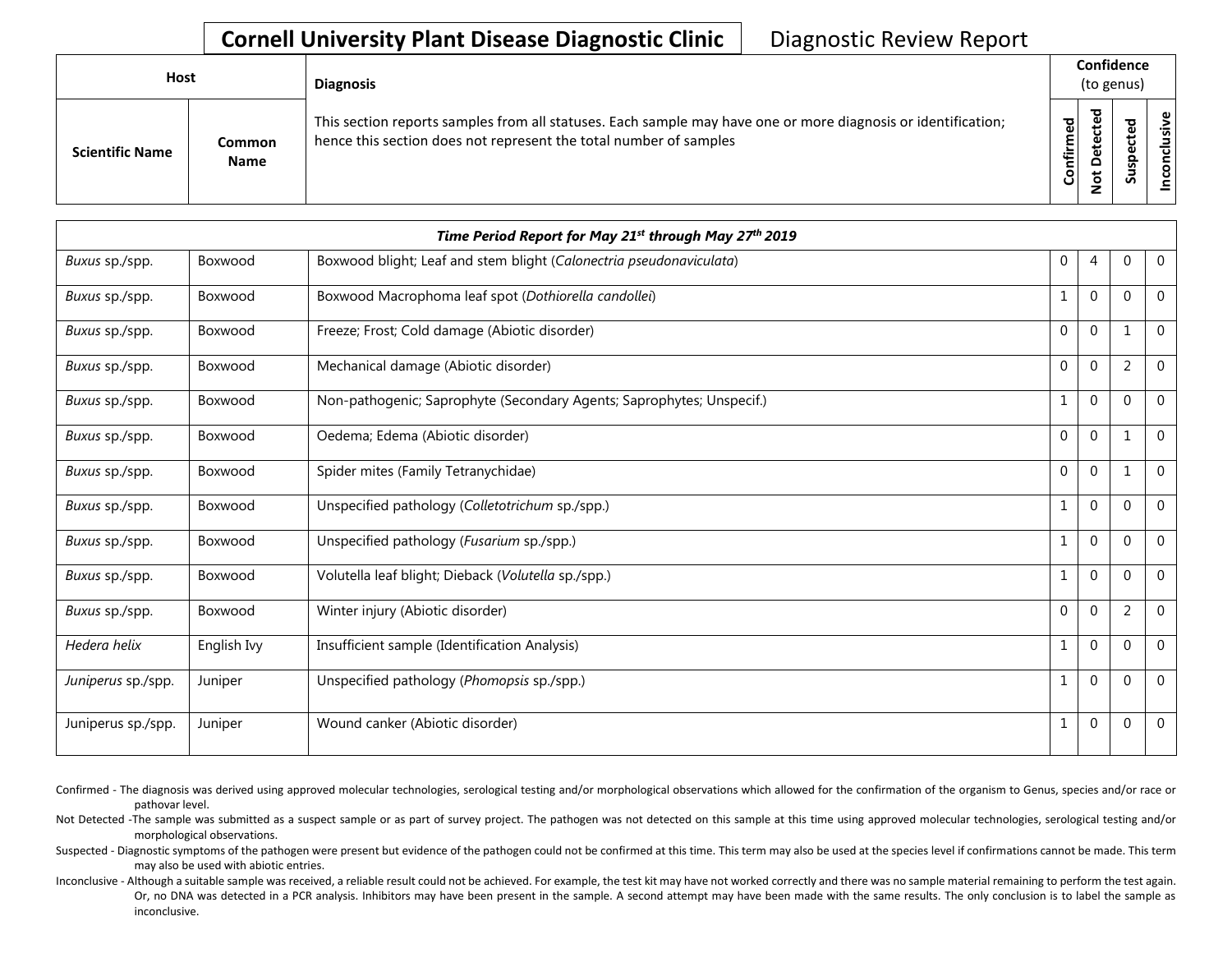## **Cornell University Plant Disease Diagnostic Clinic | Diagnostic Review Report**

| Host                   |                       | <b>Diagnosis</b>                                                                                                                                                                   |                   | Confidence<br>(to genus) |                       |          |
|------------------------|-----------------------|------------------------------------------------------------------------------------------------------------------------------------------------------------------------------------|-------------------|--------------------------|-----------------------|----------|
| <b>Scientific Name</b> | Common<br><b>Name</b> | This section reports samples from all statuses. Each sample may have one or more diagnosis or identification;<br>hence this section does not represent the total number of samples | ъ<br>ω<br>Confirm | ъ<br>$\Omega$            | Φ<br>ω<br>요<br>s<br>Ū | စ္၊<br>≌ |

| Juniperus sp./spp.      | Juniper                  | Phomopsis tip blight; Needle blight (Phomopsis juniperovora) | $\mathbf 0$  | $\mathbf 0$  |              | $\overline{0}$ |
|-------------------------|--------------------------|--------------------------------------------------------------|--------------|--------------|--------------|----------------|
| Juniperus sp./spp.      | Juniper                  | Root damage (Abiotic disorder)                               | $\mathbf{0}$ | $\mathbf{0}$ | $\mathbf{1}$ | $\mathbf 0$    |
| Lavandula sp./spp.      | Lavender                 | Crown rot; Root rot; Stem rot (Phytophthora sp./spp.)        | $\mathbf{0}$ | $\mathbf{1}$ | $\Omega$     | $\mathbf 0$    |
| Lavandula sp./spp.      | Lavender                 | High soil moisture (Abiotic disorder)                        | $\mathbf 0$  | $\Omega$     |              | $\overline{0}$ |
| Lavandula sp./spp.      | Lavender                 | Rhizoctonia root and stem rot (Rhizoctonia solani)           | 1            | $\mathbf{0}$ | $\Omega$     | $\overline{0}$ |
| Pelargonium<br>sp./spp. | Geranium<br>(cultivated) | Bacterial wilt (Ralstonia solanacearum)                      | $\mathbf{0}$ | $\mathbf{1}$ | $\Omega$     | $\Omega$       |
| Pelargonium<br>sp./spp. | Geranium<br>(cultivated) | Black leg; Pythium stem rot (Pythium sp./spp.)               | $\mathbf 0$  | 1            | $\Omega$     | $\overline{0}$ |
| Pelargonium<br>sp./spp. | Geranium<br>(cultivated) | High soluble salt (Abiotic disorder)                         | $\Omega$     | $\Omega$     | $\mathbf{1}$ | $\overline{0}$ |
| Picea sp./spp.          | Spruce                   | Eriophyid mites (Family Eriophyidae)                         | $\mathbf{1}$ | $\Omega$     | $\Omega$     | $\overline{0}$ |
| Picea sp./spp.          | Spruce                   | High soil moisture (Abiotic disorder)                        | $\mathbf 0$  | $\mathbf{0}$ | 1            | $\mathbf 0$    |
| Picea sp./spp.          | Spruce                   | Stigmina needle blight (Stigmina lautii)                     | 1            | $\mathbf{0}$ | $\Omega$     | $\mathbf 0$    |
| Pinus sp./spp.          | Pine                     | Cenangium twig blight; Canker (Cenangium ferruginosum)       | 1            | $\mathbf{0}$ | $\Omega$     | $\mathbf 0$    |

Confirmed - The diagnosis was derived using approved molecular technologies, serological testing and/or morphological observations which allowed for the confirmation of the organism to Genus, species and/or race or pathovar level.

Not Detected -The sample was submitted as a suspect sample or as part of survey project. The pathogen was not detected on this sample at this time using approved molecular technologies, serological testing and/or morphological observations.

Suspected - Diagnostic symptoms of the pathogen were present but evidence of the pathogen could not be confirmed at this time. This term may also be used at the species level if confirmations cannot be made. This term may also be used with abiotic entries.

Inconclusive - Although a suitable sample was received, a reliable result could not be achieved. For example, the test kit may have not worked correctly and there was no sample material remaining to perform the test again. Or, no DNA was detected in a PCR analysis. Inhibitors may have been present in the sample. A second attempt may have been made with the same results. The only conclusion is to label the sample as inconclusive.